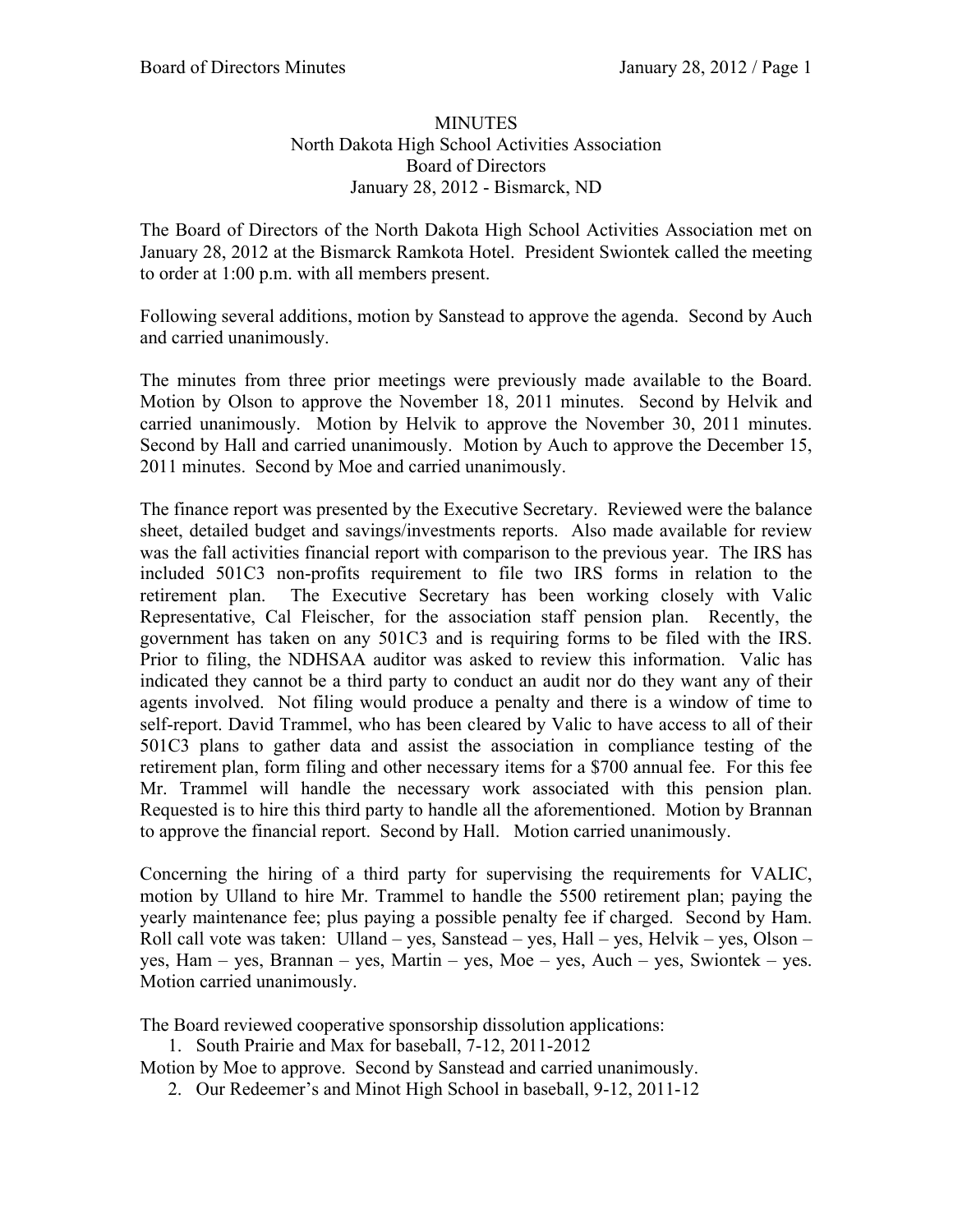Motion by Olson to approve. Second by Martin and carried unanimously.

The Board reviewed cooperative sponsorship program applications:

1. Sawyer and South Prairie in baseball, 7-12, 2011-2012, late fee. Sawyer has submitted a letter of request to waive the late fee.

Motion by Moe to approve the coop. Second by Ham and carried unanimously. Motion by Moe to deny the request to waive the fee. Second by Helvik. Roll call vote was taken: Ulland – yes, Sanstead – yes, Hall – yes, Helvik – yes, Olson – yes, Ham – yes, Brannan – yes, Martin – yes, Moe – yes, Auch – yes, Swiontek – yes. Motion carried unanimously.

- 2. Kidder County-Steele, KC-Tappen and Napoleon, boys track, 9-12, 2011-12, late fee
- 3. Kidder County-Steele, KC-Tappen and Napoleon, girls track, 9-12, 2011-12, late fee
- Motion by Olson to approve the two coops. Second by Auch and carried unanimously.
	- 4. Langdon Area School and St. Alphonsus, music, 7-12, 2011-12, no fee
- Motion by Olson to approve. Second by Hall and carried unanimously.

5. Kindred and Richland, softball, 7-12, 2011-12, no fee

- Motion by Ulland to approve. Second by Ham and carried unanimously.
	- 6. Dickinson and New England, softball, 9-12, 2011-12, no fee

Motion by Helvik to approve. Second by Sanstead and carried unanimously.

7. Surrey and Our Redeemers, baseball, 7-12, 2011-12, late fee

Motion by Ham to approve. Second by Olson and carried unanimously.

8. Kidder Co. Steele and Kidder Co. Tappen, debate, 9-12, 2011-12, no fee

Motion by Auch to approve. Second by Hall and carried unanimously.

- 9. North Border Pembina, NB Walhalla and Cavalier, softball, 7-12, 2011-12, no fee
- 10. North Border Pembina, NB Walhalla and Cavalier, girls track, 7-12, 2011-12, late fee
- 11. North Border Pembina, NB Walhalla and Cavalier, boys track, 7-12, 2011-12, late fee
- 12. North Border Pembina, NB Walhalla and Cavalier, girls golf, 7-12, 2011-12, late fee
- 13. North Border Pembina, NB Walhalla and Cavalier, boys golf, 7-12, 2011-12, late fee

Motion by Ham to approve the five applications. Second by Martin and carried unanimously.

14. May-Port CG, Hatton and Northwood, softball, 7-12, 2011-12, no fee

Motion by Ulland to approve. Second by Brannan and carried unanimously.

15. Westhope and Newburg, softball, 7-12, 2011-12, no fee

Motion by Hall to approve. Second by Brannan and carried unanimously.

The Board was informed the Executive Board would be meeting the following day to review an appeal of a reported violation and possibly setting a penalty for a rule violation. The Executive Secretary commented the hearing is not a Board meeting but is an executive session and is closed to the public.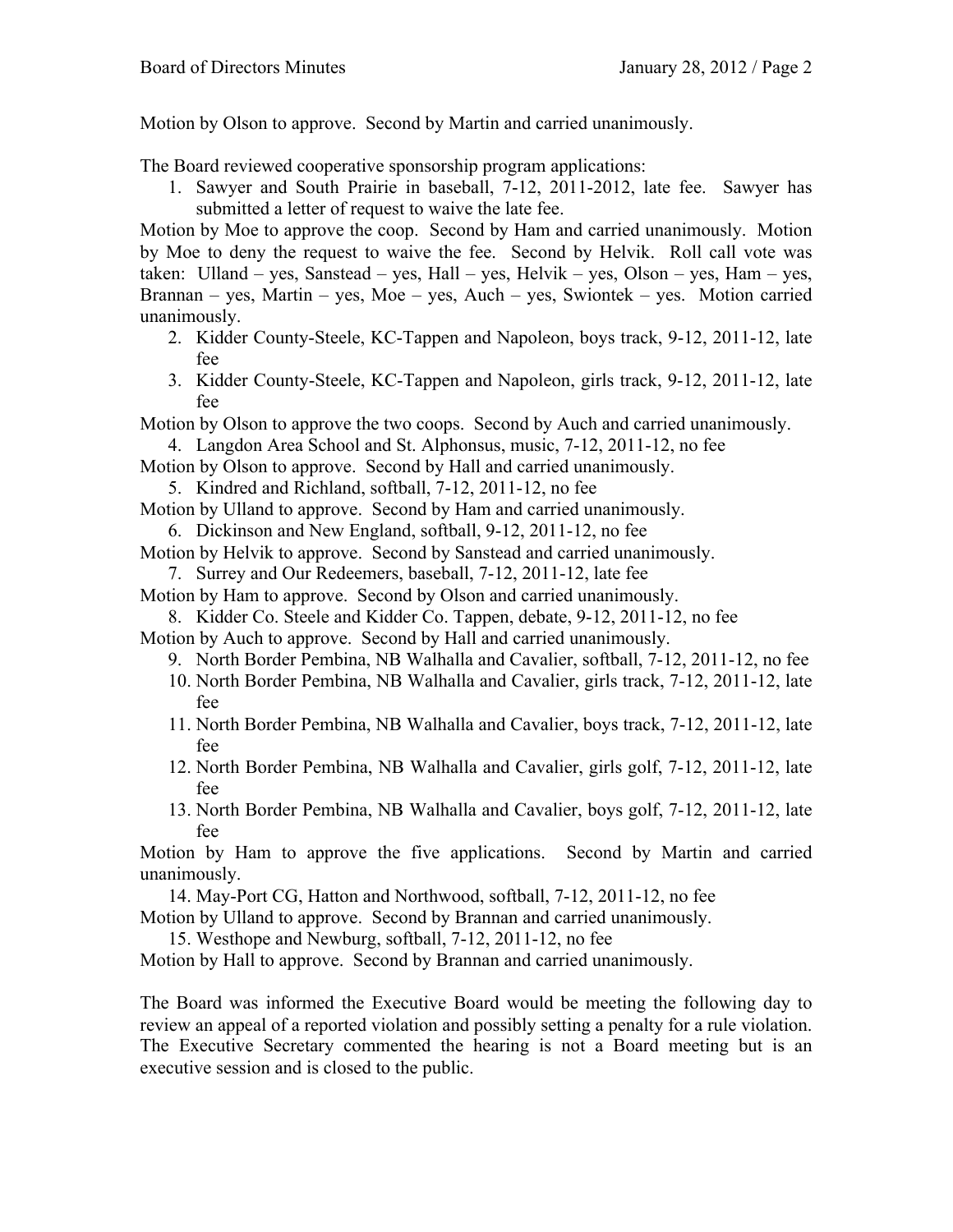The Board reviewed a letter of request from Shanley High School for adjustment and clarification for all softball and Class A baseball from the current 32 games and 19 date limitation to 36 games and 23 dates prior to the state tournament. Shanley High School Athletic Administrator, Randy Nelson appeared before the Board to support the request and answer any question from the Board. Motion by Martin to approve 36 games in 23 dates for all softball and Class A baseball. Second by Olson. A roll call vote was taken: Ulland – yes, Sanstead – yes, Hall – yes, Helvik – yes, Olson – yes, Ham – no, Brannan – yes, Martin – yes, Moe – yes, Auch – yes, Swiontek – yes. Motion carried, 10-1.

Swiontek reported on the progress of the Coaches Education Committee since the November 18, 2011 meeting. In attendance were members from Mayville State University, North Dakota State University and Valley City State University. The committee discussed rather than mandating coaches of grades 7 through 12 to fulfill coaches education requirements, which the committee supports, there may need to be a change to a possible mandate of coaches in programs 9 through 12. This will be shared with the General Assembly. Motion by Brannan to approve the report. Second by Ulland and carried unanimously.

Moe reported on behalf of the Football Committee. Discussion took place on revising future plans but did not have time to sufficiently cover these items. The committee studied the football survey indicating a large return (82.7%) wished to stay with the four divisions. The survey also supported 77% favored balance of play. It was indicated if programs are to have balance of play, there will be a need for extensive travel.

The only change in the football plan guidelines for the 2013 and 2014 seasons was 5b which gives preference to teams petitioning up that have done so in the past. The timeline has previously been Board approved. The Committee recommended guidelines for the development of the 2013 and 2014 football plan as presented for final Board approval. Motion by Helvik to approve the guidelines with the adjustment to 5b. Second by Auch and carried unanimously. The football plan reads as follows:

## **NDHSAA 2013-2014 Football Plan Guidelines**

The following guidelines are approved by the NDHSAA Football Committee for the administration of the current football plan and the development of subsequent two – year football plans

- 1. Football plans shall be established for two years.
- 2. Football seasons for plan purposes will be 2013 and 2014.
- 3. There will be 4 divisions of football. (AAA, AA, A, 9M)
- 4. Enrollments for plan development purposes will be determined by:
	- a. Fall 2011 male enrollments for grades  $7 10$  as provided by the Department of Public Instruction shall be used except as stipulated below.
	- b. The host school shall be that school with the largest enrollment for plan purposes.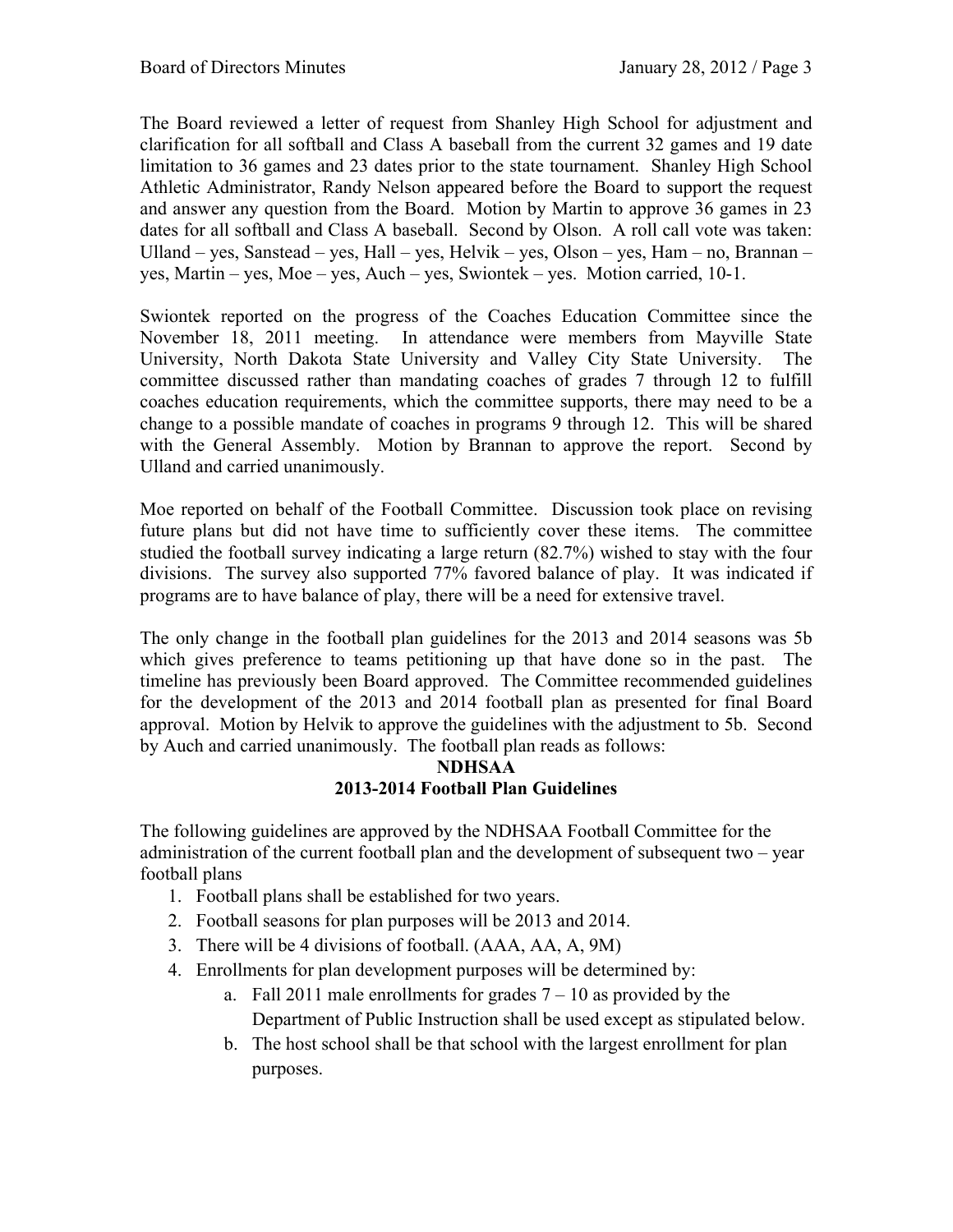- c. When schools have equal enrollments, the largest enrollment of the host school will be the determining factor for division placement.
- d. In all school districts that have 60% or more of its student body qualifying for free and reduced meals,  $60\%$  of the  $7 - 10$  male enrollments will be used for the development of this plan.
- 5. Schools may request to move up to a higher division if the next smaller enrollment school in that division is willing to move down and so on.
	- a. All such requests for division assignments as of September 30, 2012 are final.
	- b. Schools that have previously opted to move up shall be given first consideration.
- 6. The maximum number of teams in the top three divisions will be:  $AAA = 14$ ,  $AA$ 
	- $= 16$ , A=32 with the remainder of the teams in 9 man.
		- a. If a school chooses to play an independent schedule or discontinues football during the two - year plan, the number of teams in that division will not be changed.
		- b. Any varsity team that chooses to play an independent team will be ineligible for the playoffs.
		- c. If a co-op is approved, realignment in any of the top three divisions may be allowed with consideration given to the geographic location of schools involved in the change.
- 7. BY LAW REMINDER: Football coops must be submitted by September  $15<sup>th</sup>$  of the previous year during both years of the two-year football plan.
- 8. The NDHSAA Board of Directors shall have final say in the administration of these guidelines.

The Board was presented a letter from Athletic Director Jason Wiberg of Devils Lake High School requesting approval for the JV boys basketball team to participate in the Ramsey County Tournament one day before the date of the first allowable game for Class A basketball. The nine-day practice rule will be adhered to. This has received approval in previous years. Motion by Ham to approve the request. Second by Martin and carried unanimously.

The Board reviewed a letter and documentation from Stanley High School which was in response to a complaint filed by the Trenton High School Superintendent against a Stanley basketball fan. In response, Stanley High School was asked by NDHSAA to file a report stating how the matter was dealt with locally. In addition, a statement by the Williston Officials Association was reviewed as well as a letter from Maxson Law Office which was recently received representing the individual, Gary Schmidt. Motion by Moe to approve the action taken by the Stanley School District. Second by Hall and carried.

The Board held audience with athletic administrators Mitch Lunde of Beulah, District 14 Chair and Kevin Morast of Hettinger, District 13 Chair representing Region 7 Member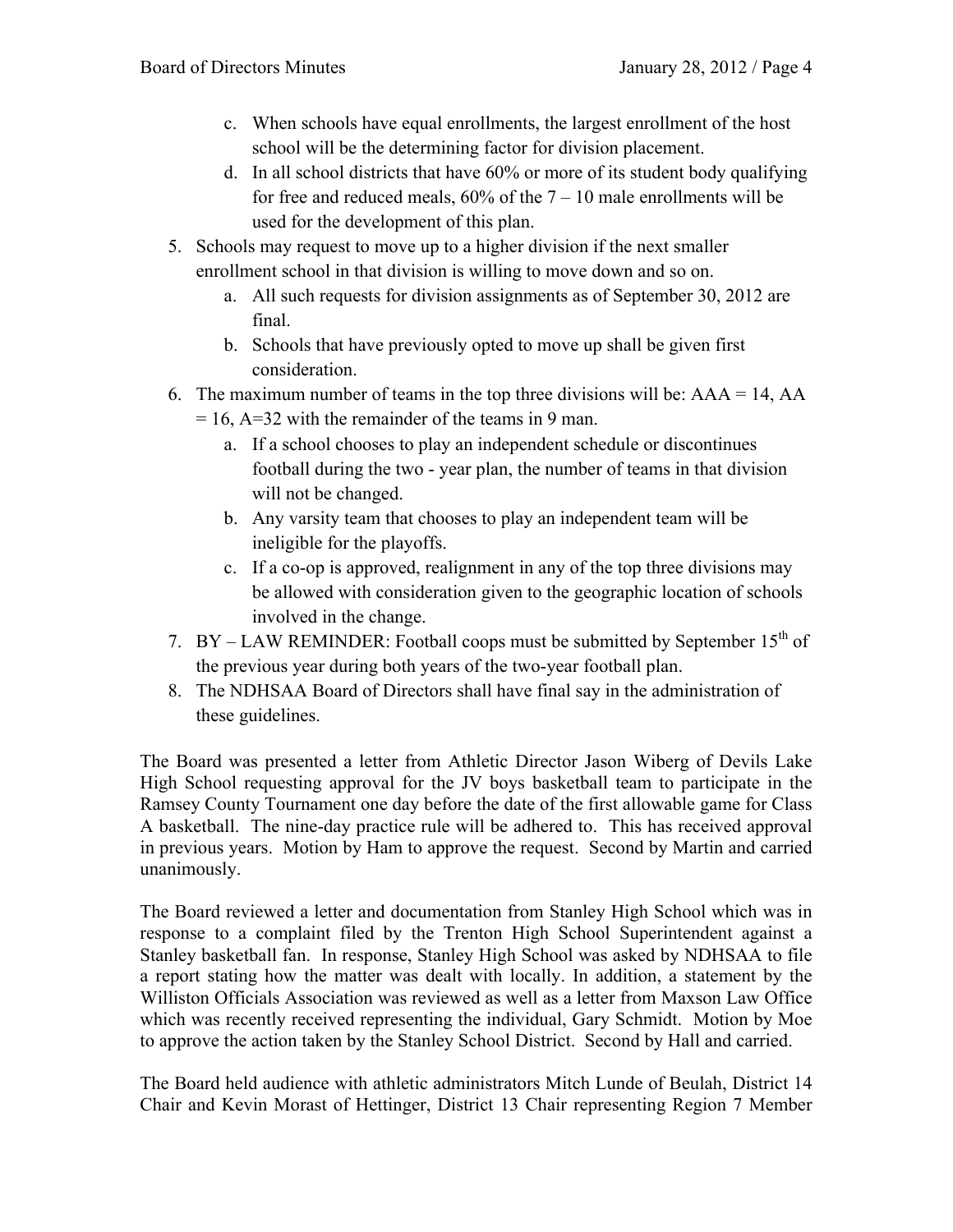Schools requesting a change in the structure of their district and region tournaments. Moe shared Region 7 is asking only for their member schools. Motion by Ham to table until the next regularly scheduled meeting to get an accurate documentation from the member schools of Region 7. Second by Hall. A roll call vote was taken: Ulland – no, Sanstead – no, Hall – yes, Helvik – no, Olson – no, Ham – yes, Brannan – no, Martin – no, Moe – no, Auch – no, Swiontek – yes. Motion defeated, 3-8. Motion by Martin to approve the request on a two-year basis. Second by Auch. A roll call vote was taken: Ulland – yes, Sanstead – yes, Hall – yes, Helvik – yes, Olson – yes, Ham – yes, Brannan – yes, Martin – yes, Moe – yes, Auch – yes, Swiontek – no. Motion carried, 10-1.

The Board held audience with Prin. Kevin Bennefeld of Warwick High School regarding the eligibility of a student athlete. The Warwick administration erroneously approved participation on a team outside of the high school team with the understanding the student was no longer eligible for the high school season. This participation outside of the high school team makes him ineligible for the next six high school games. Since that time, the student has participated in and completed requirements that would possibly make him eligible. The request was to waive the six-game ineligibility because he did so thinking he was no longer eligible for the high school season. Motion by Ulland to deny the request. Second by Helvik. A roll call vote was taken: Ulland – yes, Sanstead – yes, Hall – yes, Helvik – yes, Olson – yes, Ham – yes, Brannan – yes, Martin – yes, Moe – yes, Auch – yes, Swiontek – yes. Motion carried unanimously.

Ham reported on behalf of the Finance Committee with the following proposed employee increases:

- A 4% increase for professional staff members, plus an additional \$1200 for Schell who will be taking over the recording of minutes
- For the support staff, an increase of 80 cents per hour for Sharon Prosby and 70 cents per hour increase for Sue Carlsrud and Patty Bass

Motion by Helvik to approve the report and recommendations within the report. Second by Martin. A roll call vote was taken: Ulland – yes, Sanstead – yes, Hall – yes, Helvik – yes, Olson – yes, Ham – yes, Brannan – yes, Martin – yes, Moe – yes, Auch – yes, Swiontek – yes. Motion carried unanimously.

Staff member Bubach presented a report concerning the proposed reassigning of the 2013 State B Music contest from University of North Dakota to Minot State University. Motion by Helvik to approve. Second by Moe and carried unanimously.

Sanstead reported on behalf of the Canvassing Committee with the results of the election for the upcoming vacancies to the NDHSAA Board of Directors: NDIAAA – Jim Roaldson – 76, Randy Nelson – 47 Class A At Large – Douglas Sullivan – 47, Jason Wiberg – 95 Southeast Region – Jeff Fastnacht –  $66$ , Steve Hall – 87 Motion by Martin to approve the report. Second by Helvik and carried unanimously.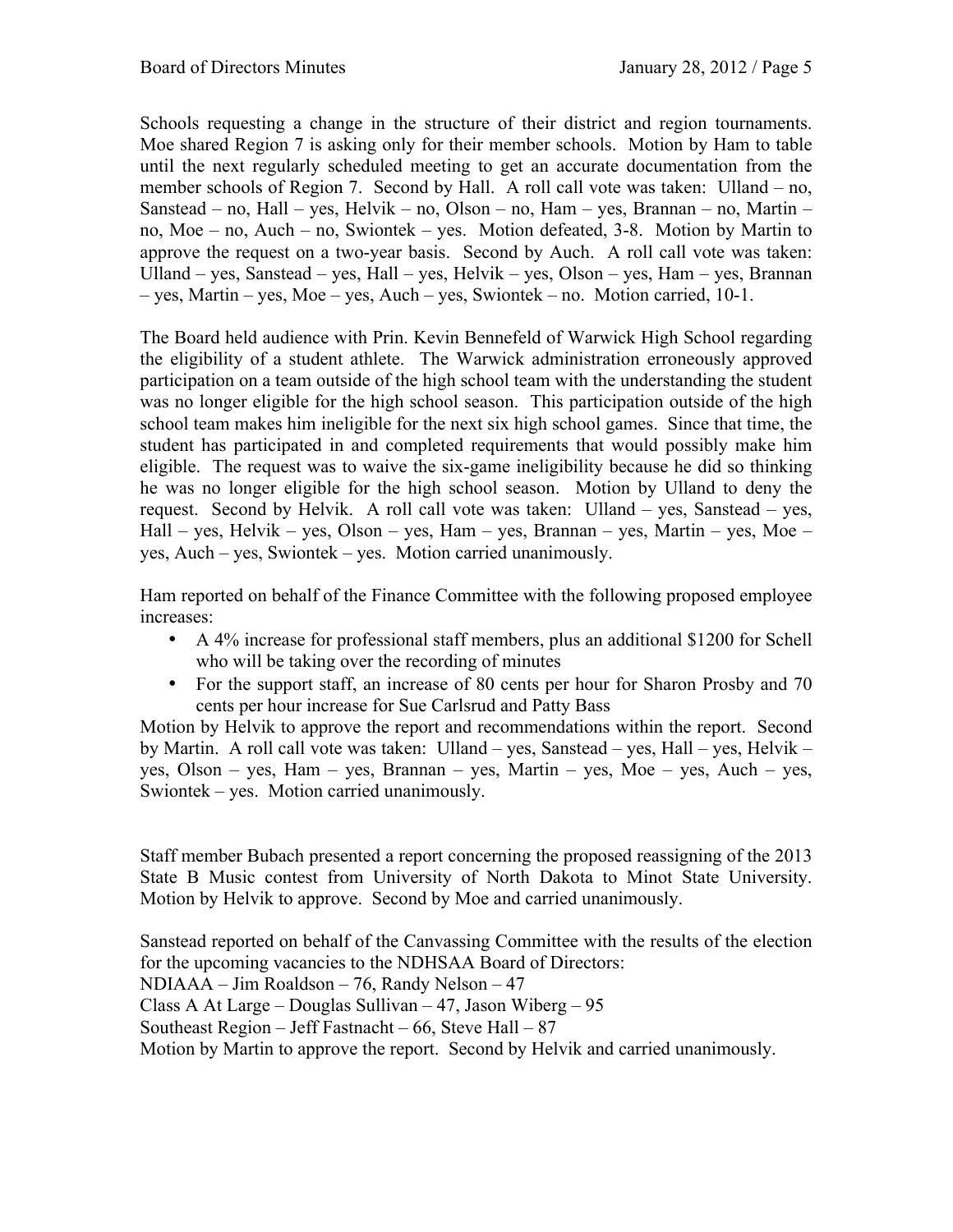Ulland reported on behalf of the Combined Tournament Committee meeting resulting in the following recommendations.

- 1. Recommended the swim venue change from Jamestown to Mandan. This was approved by the Board via conference call November 30, 2011.
- 2. Discussed housing concerns for Dickinson hosting the 2012 State Cross Country Meet. There was no recommended change as the schedule would allow many teams to travel in the day of competition.
- 3. Minot Athletic Director Pat McNally and Jennifer Guidinger, a Minot CVB representative attended the meeting. They assured the committee the State Volleyball and State Class B Boys' Basketball tournaments would not be a housing issue.
- 4. Recommended the 2012 A Boys' State Golf Tournament set for Minot be moved to Jamestown Hillcrest Golf Course.
- 5. Discussed the possibility of setting permanent sites for some state events.
- 6. Recommended approval of the sites as presented by the committee:

Motion by Ham to approve the report with the recommended tournament sites through 2018-2019. Second by Moe and carried unanimously.

The Executive Secretary shared with the Board the letter from Jamestown concerning the moving of the State Boys' Swimming and Diving State Meet. Ulland reminded the Board of Roaldson's request to clearly communicate all the reasons why the site was changed.

At the November Board of Directors meeting, the following NDOA requests were tabled until the membership had a chance to provide input to the NDHSAA Board.

1. Increase officials' fees  $2\frac{1}{2}\%$  for all sports beginning in the 2012-2013 year excluding sub-varsity basketball

Motion by Olson to approve. Second by Ulland and carried unanimously.

2. Approve a \$5.00 increase for subvarsity basketball officiating.

Motion by Moe to approve. Second by Ham and carried, unanimously.

3. Waive or reduce registration fees for new officials that are first time registrants. Motion by Moe to deny. Second by Ham and carried with two dissenting votes.

4. Require all member schools to contract at least one-third of home contests with 3 person crews for boys' and girls' basketball.

Motion by Olson to deny. Second by Ulland and carried unanimously.

A letter from Larimore requesting the Board to consider a waiver or possible change in the speech transfer rule was reviewed. A student that loses eligibility through transfer does not have the opportunity to compete in subvarsity in speech activities as there is no division other than varsity. Moe asked if this request had gone through the advisory process. This advisory committee will be meeting this coming spring following the season. Motion by Helvik to deny the request. Second by Martin. A roll call vote was taken: Ulland – no, Sanstead – no, Hall – yes, Helvik – yes, Olson – yes, Ham – no, Brannan – no, Martin – yes, Moe – no, Auch – no, Swiontek – yes. Motion failed, 5-6. Because there is no junior high level of competition in speech, motion by Brannan to allow a student to participate but not be eligible for any awards or recognition and refer to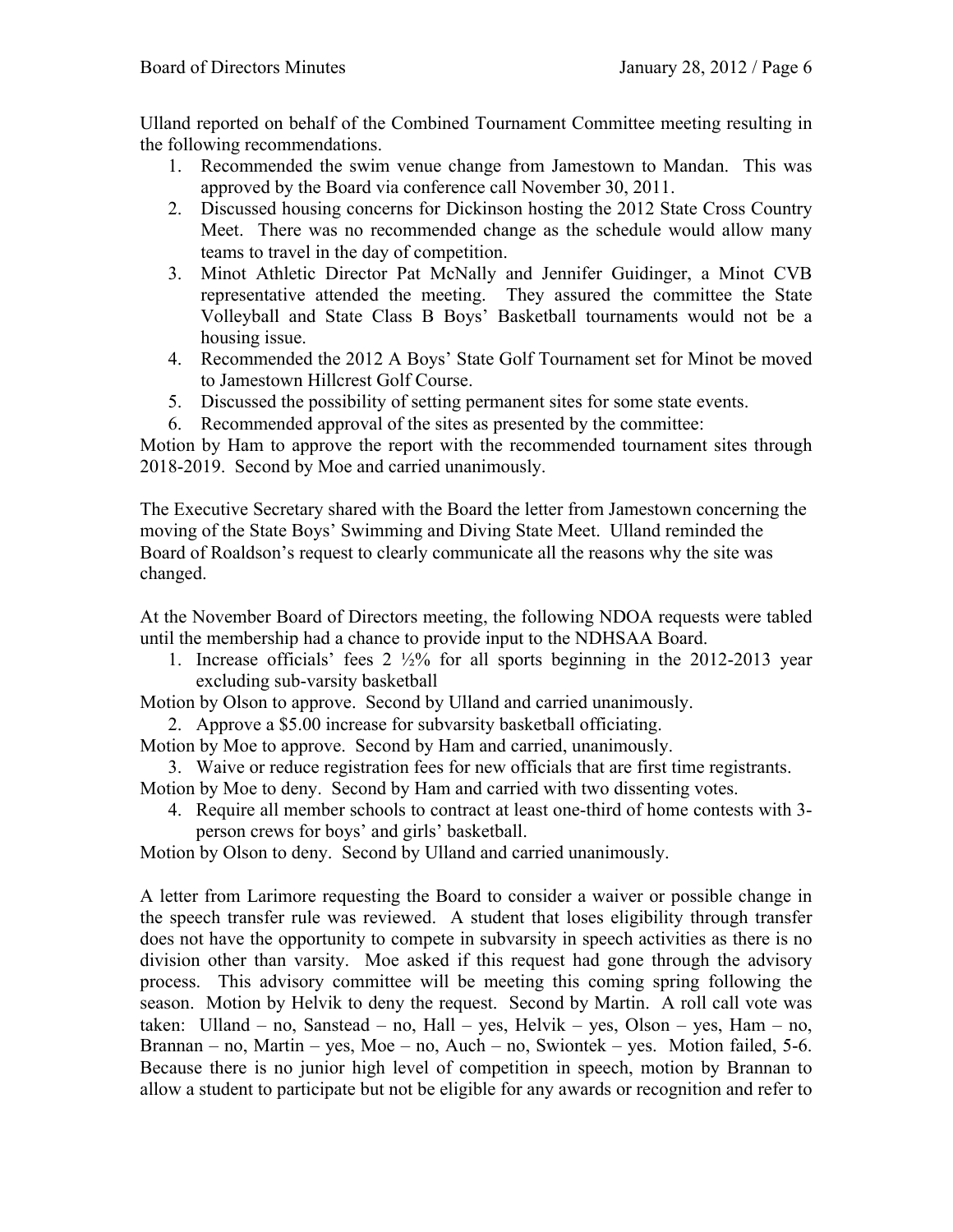the Consitution & By-Laws for review. Second by Auch. A roll call vote was taken: Ulland – no, Sanstead – yes, Hall – no, Helvik – no, Olson – no, Ham – yes, Brannan – no, Martin – no, Moe – no, Auch – yes, Swiontek – no. Motion failed, 3-8. Motion by Brannan to refer to the staff and the fine arts committee to contact the region managers for additional input prior to a decision. Second by Moe. A roll call vote was taken: Ulland – yes, Sanstead – yes Hall – yes, Helvik – yes, Olson – yes, Ham – yes, Brannan – yes, Martin – yes, Moe – yes, Auch – yes, Swiontek – yes. Motion carried unanimously.

The Executive Secretary shared an update concerning the hockey rules in response to the occurrences in Minnesota which resulted in paralysis of a boy and a girl hockey player. Minnesota has increased the penalty for checking from behind and boarding. The change was in response to the lack of officiating this type of violation and will be emphasized nationally. Staff member Fetsch recommended to not change in the middle of the season and allow the advisory committee and the National Federation Rules Committee to study and respond to this issue. Motion by Ulland to accept the report. Second by Helvik and carried.

The Board reviewed the agenda for the General Assembly meeting to be held on Monday, January 30, 2012.

The Board reviewed the correspondence from Minot AD McNally requesting moving the West Region Girls' Tennis Tournament from Minot to Bismarck. Motion by Auch to approve the change. Second Olson and carried.

Ulland asked about the progress in planning the State Softball Tournament. It was confirmed the plans to host are in place for Fargo/West Fargo.

The Board had questions concerning coaches helping with the all tournament selection process at State Volleyball. It was clarified this process is conducted by the volleyball coaches organization.

Correspondence from Jamestown was read.

Brannan asked if the Board heard any discussion concerning a weighted system for divisioning of public and private school students. President Swiontek indicated this had been litigated in other state associations

Executive Secretary gave his report

- 1. Board members are reminded to sign up for trophy presentations for upcoming post-season events.
- 2. The t-shirt sales experiment at State Volleyball was a success.
- 3. BEK Cable will be televising the finals of State Wrestling.
- 4. Applications for the opening for Assistant to the Executive Seretary are currently being received.
- 5. The Strategic Planning meeting will be February 22, 2012. Members that have confirmed participation